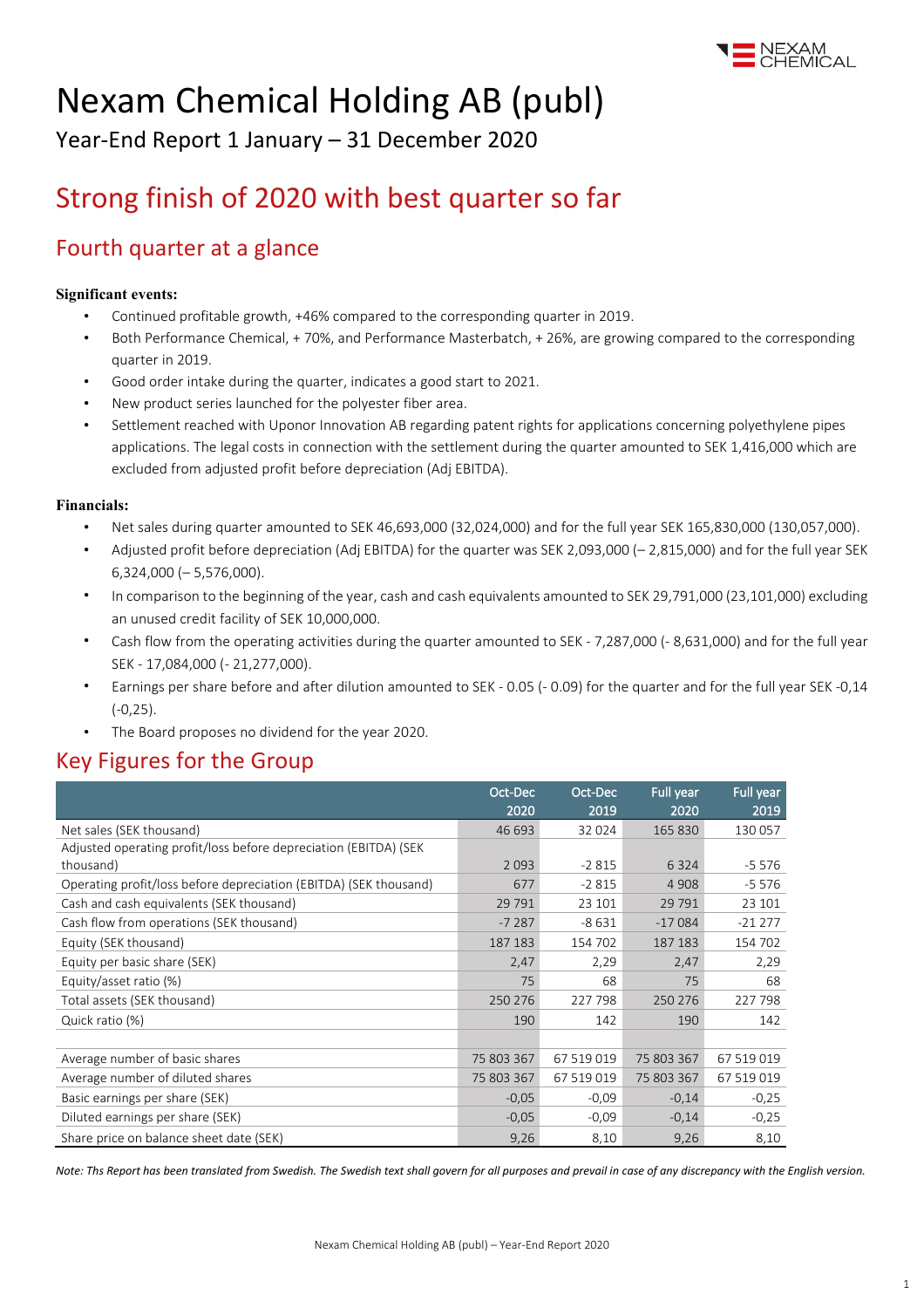

### Comments from the CEO, Johan Arvidsson

## Increasing growth rate as well as business opportunities within sustainability

Nexam Chemical ends 2020 with yet another record quarter. Total sales during Q4 amounts to 46,7 MSEK which is an increase with 46% compared to the same period in 2019. Our Performance Chemical business continues to act as our main growth driver, but this past quarter we also see a significant increase in sales in our Performance Masterbatch segment.

Performance Chemical, Nexam Chemicals' business segment for PET-foam, high performance and polyethylene, grew with 70% during the last quarter, compared to Q4 2019, with recorded sales of 24,3 MSEK in Q4 2020. We have previously communicated that Performance Chemical not only is our major growth driver at the moment, but also holds further large future potential within the business offering.

Already earlier during 2020 we saw a slight increase in sales within our Performance Masterbatch segment. During Q4 all the hard and dedicated work we put in to grow also within this business paid off and resulted in a 26% growth compared to the same quarter in 2019. We have gained volumes, primarily on the Swedish and Hungarian markets, through continuous hard work which often is the recipe for success on a relatively mature market which Performance Masterbatch is part of.

### "…we can summarize Q4 2020 as our best quarter ever…"

Thus, we can summarize Q4 2020 as our best quarter ever, and I cannot possibly say that it is getting tiresome to announce record quarters to the market. We expect to be able to do this, but it does not just happen without solid hard work.

It is also becoming even clearer how our business and technology fits into the green tech revolution which is taking place globally. The industry is forced to adapt to both regulatory requirements as well as consumer demands regarding environmentally sustainable products and applications. Nexam Chemical is well suited for being able to provide the solutions in demand. Nexam Chemical is acting within an industry which, fairly, can be questioned when speaking in sustainable terms. However, more actors seem to recognize that Nexam Chemical is a part of the solution in the plastics industry, since our products enables materials which are lighter, stronger and more recyclable. Two of the platforms we have high believes in going forward, and which we are putting much focus in now, are recycling and polyester fibers for clothes. Nexam Chemical can be a key component within recycling in many contexts. Using recycled plastic in production can today be deemed difficult and expensive. More importantly, many finds it challenging to produce high quality materials from recycled plastics. Nexam Chemical can provide products making it significantly easier and cheaper without compromising the quality in using recycled plastics in production.

We know that demand for better solutions for recycled plastics will increase for a long period of time ahead. The rate of recycling today is way too low and not sustainable. This is an area where our ambition is to reach commercial success already during 2021.

### "…Nexam Chemical can be a key component within recycling…"

After a year marked by large global turmoil, specifically concerning the pandemic, Nexam Chemical has proven that both the business and the organization is resilient to external tensions. Naturally, it is impossible to say where we would stand in a more stable world, and it is equally impossible to predict the future. But we are convinced that we are on the right path and that we have a well-functioning business model. The proof for this, which are also the easiest metrics to read, are the financial results we announce. But behind the numbers there are people, our valuable employees, who works with dedication every day to create new and long-lasting successes within innovation, competence, customer relations and testing. After a year like this, I wish to direct a special extra thanks to you all. It is your efforts which lay the foundation for our company's success, today and in the future.

We know that the world is moving towards more sustainable business and we strive to claim Nexam Chemical's position in that eco system. And while we develop and commercialize new solutions strengthening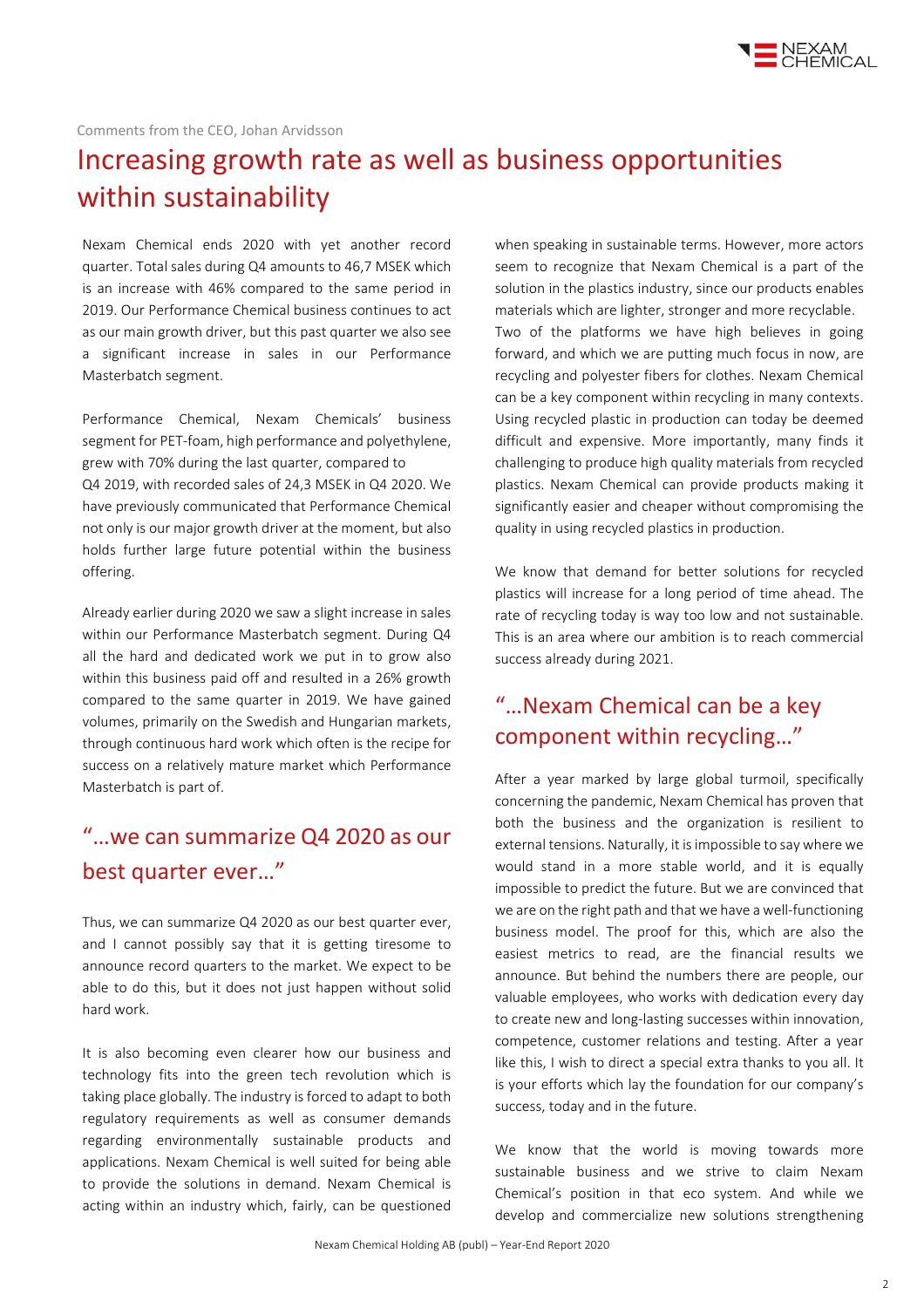

our offering within sustainability, we already today have a strong and growing business in both Performance Chemical and Performance Masterbatch.

2020 was a year unlike any other we have experienced. It has, though, in no way decreased our ambitions going forward, they are more likely to have increased. We know what we have to do to keep growing our business and

helping our customers creating better and more sustainable materials.

Johan Arvidsson, CEO

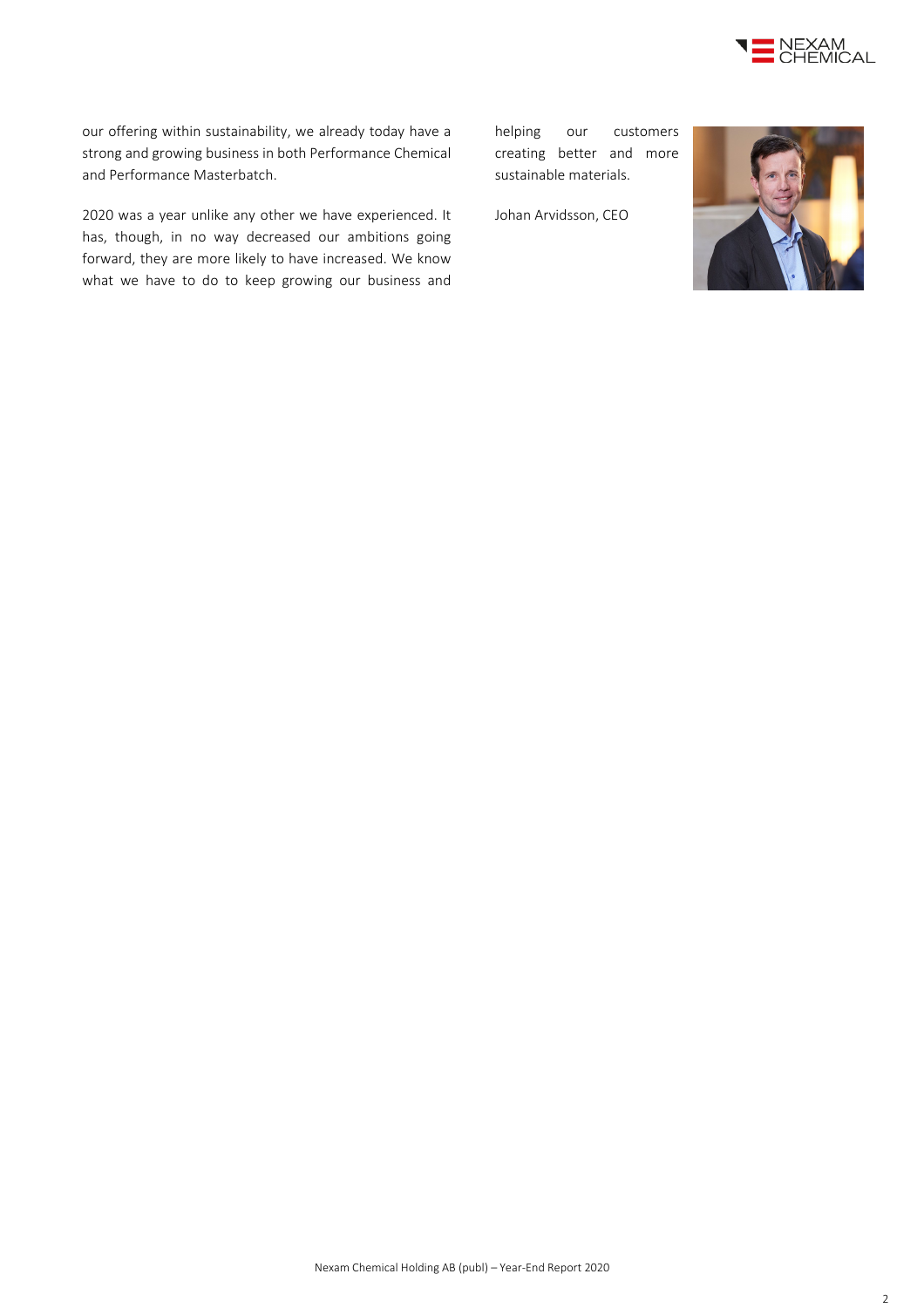

## This is Nexam Chemical

### Nexam Chemical

Stronger, lighter and recyclable materials. It is one part of what the world needs to be able to grow in a sustainable way. We at Nexam Chemical can contribute to this. We work with improving polymeric materials – more commonly described as plastics. By adding our products, the customer can create materials that will give the endproducts completely new and effective properties. Such as lower weight, increased heat resistance and strength, longer life cycle and increased recycling.

Today we help our customers to improve materials that are then used in everything from computers, wind turbines and vehicle components to water pipes and food packaging. We are a growth company with a turnover of approximately SEK 165 million, with production in four countries, employs more than forty persons and cooperates with well-known chemical and material companies all over the world.

The Company's head office is located in Lomma, Sweden. Development of new products and applications and formulation evaluation takes place in the laboratory in St. Andrews, Scotland where also the facility for production of the Company´s molecules are located. Large scale production of the company's unique molecules is also performed in collaboration with contract manufacturers. Manufacturing of masterbatch and multifunctional masterbatch is performed by the subsidiary Nexam Performance Masterbatch.

### Our vision

To be a recognized world-leader in property modification of polymeric materials through heat-activated chemistry.

#### Our mission

To contribute to a more resource-efficient and sustainable society through innovative chemistry that improves properties, usability and recycling of polymeric materials.

### Our sustainability vision

Nexam Chemical strives towards a sustainable future through innovative and reactive chemistry and to create possibilities to save on our valuable and scarce natural resources. We want to enable our customers to develop lighter, stronger, more durable and more recyclable products.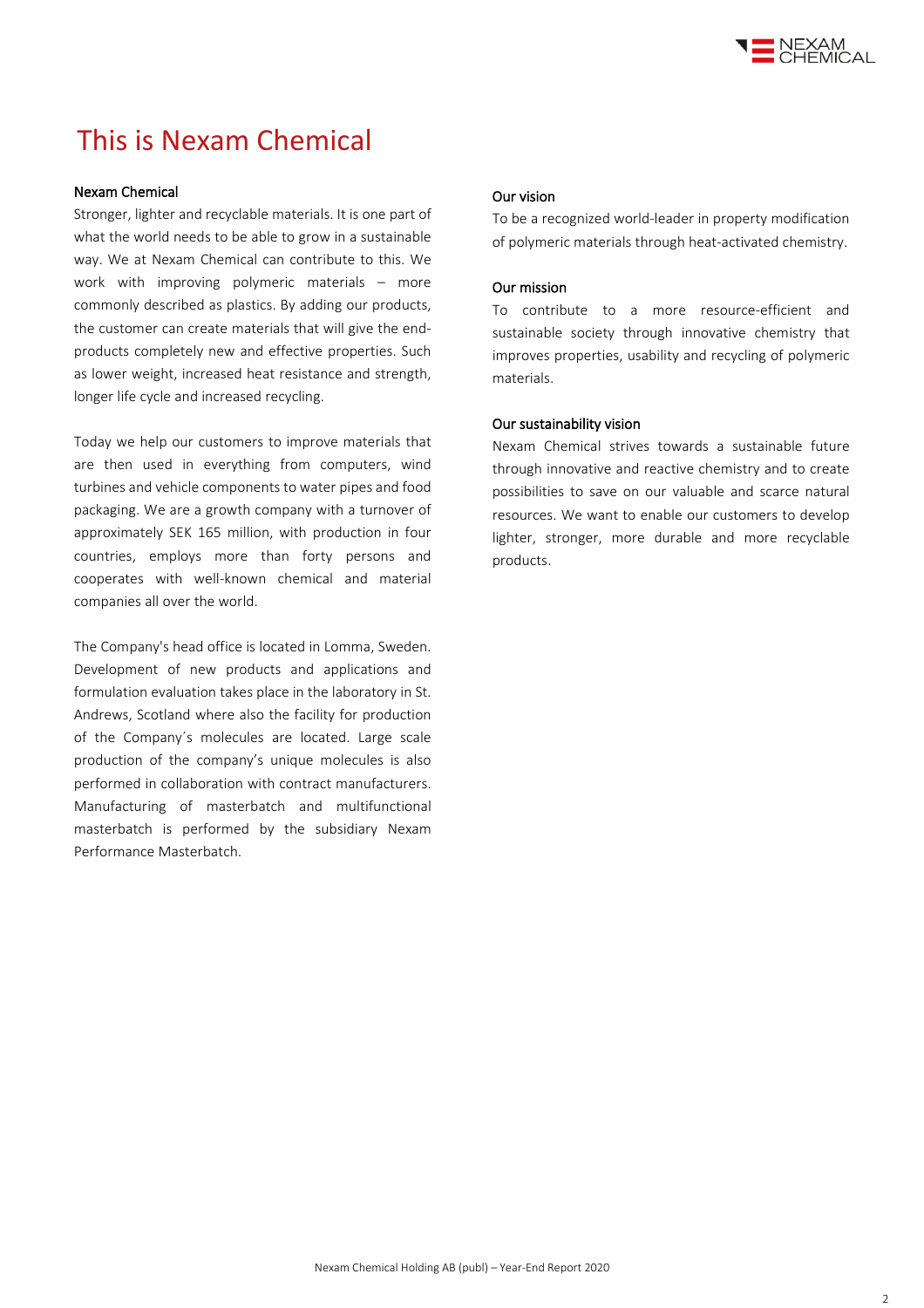## Financial comments

### Sales and profit

Net sales for the fourth quarter totaled SEK 46,693,000 (32,024,000) and for the full year SEK 165,830,000 (130,057,000). Other operating income for the quarter amounts to SEK 0 (- 278,000).

The personnel expenses during the quarter totaled SEK - 8,205,000 (- 7,164,000) and other operating expenses totaled SEK - 10,286,000 (- 9,360,000) including legal costs of  $-1,416,000$  for the litigation process with Uponor. The depreciation for the period amounts to SEK - 2,649,000 (- 2,173,000) of which SEK - 1,100,000 (- 1,100,000) concerns depreciation of acquired immaterial surplus values. The profit/loss before depreciation (EBITDA) amounted to SEK 677,000 (- 2,814,000) and for the full year SEK 4,908,000 (- 5,576,000). The operating profit/loss before tax for the quarter came in at SEK - 2,641,000 (- 5,591,000) and for the full year SEK - 7,597,000 (- 17,020,000).

### Personnel and organization

The number of employees in the Group, restated as full time equivalents were 44 (40) at the end of the quarter. Of these, 36 (35) where men and 8 (5) women.

### Investments

The total investment in intangible assets during the year amounts to SEK 3,573,000 (3,271,000) and for the tangible assets SEK 2,796,000 (1,684,000).

#### Cash flow

The cash flow from the operating activities during the quarter amounted to SEK - 7,287,000 (- 8,631,000). Changes in working capital has affected the cashflow negatively with SEK – 6,840,000 (- 5,425,000). During the quarter, net amortization of bank loans has affected the cashflow with SEK - 3,120,000 (- 5,695,000). The total cash flow for the quarter amounted to SEK - 12,797,000 (- 15,557,000).

### Financial position

Compared to the beginning of the year, the equity/assets ratio was 75 (68) percent, and the equity was SEK 187,183,000 (154,702,000). Cash and cash equivalents amounted to SEK 29,791,000 (23,101,000) and an unused credit facility of SEK 10,000,000 compared to the beginning of the year. The Group has at the end of the period an interest-bearing debt of SEK 37,068,000 (49,837,000) compared to the beginning of the year.

## Other information

#### Group structure

Nexam Chemical Holding AB is a Swedish public limited liability company and its corporate ID no. is 556919-9432. The Group consists of the parent company Nexam Chemical Holding AB (publ) and two subgroups, Nexam



Chemical and Nexam Performance Masterbatch. All companies in the Group are wholly owned.

### Accounting policies

The Group applies International Financial Reporting Standards (IFRS), as adopted by the EU. This interim report has been prepared in accordance with IAS 34 Interim Financial Reporting, the Annual Accounts Act. The parent company applies the Annual Accounts Act and the Swedish Financial Reporting Board recommendation RFR 2 Accounting for Legal Entities. The accounting policies and calculation methods applied are consistent with those described in the annual report for 2019.

*Financial instruments.* Nexam Chemical has only financial assets and liabilities valued at amortized cost. As these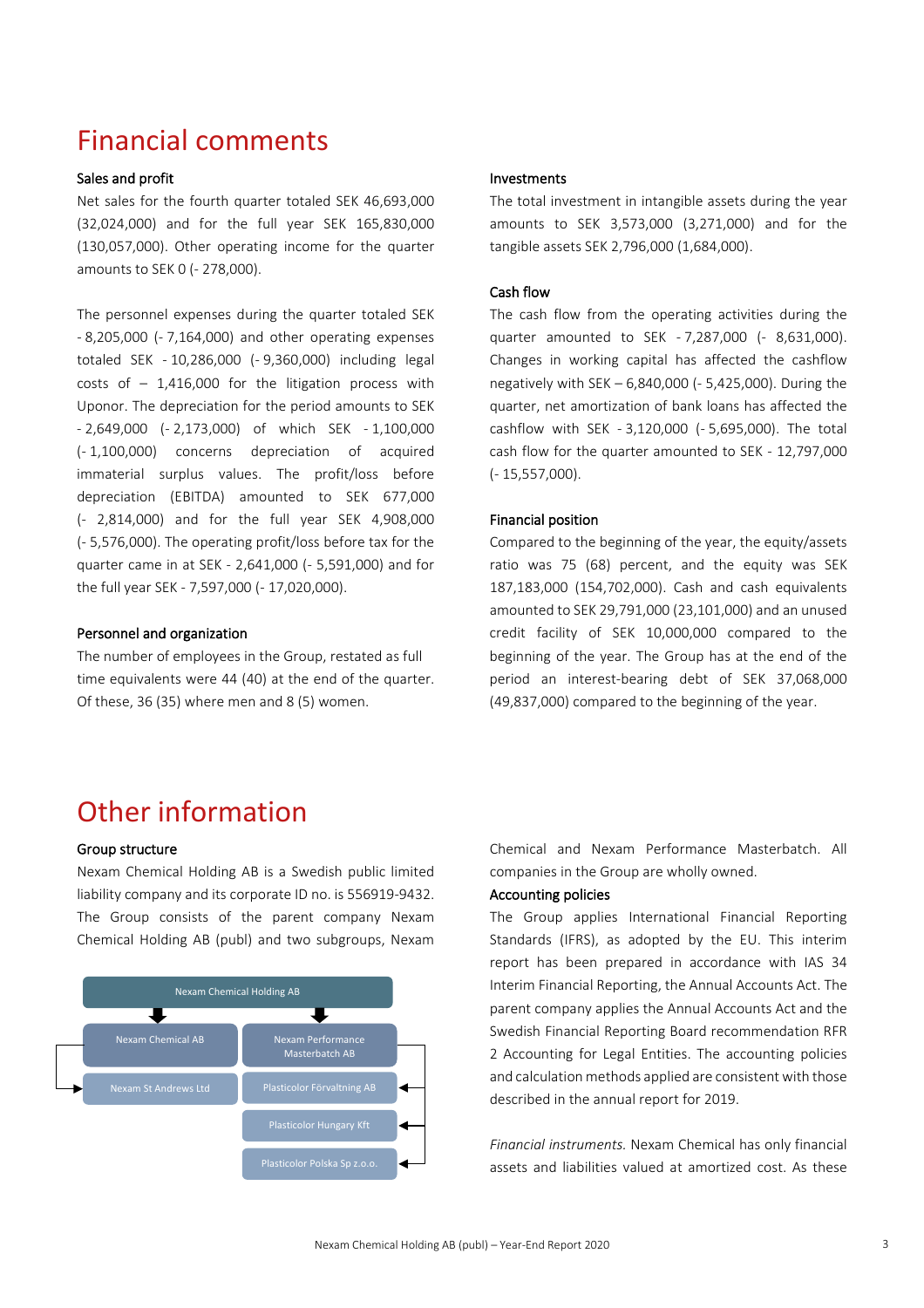

financial assets and liabilities are due within twelve months, the value is estimated to correspond to fair value.

*Split of revenue on different revenue streams.* Financial information reported to the chief operating decision maker (CEO) as the basis for allocating resources and judging the group's profit or loss is since the fourth quarter 2019 divided into two different revenue streams. The revenue streams are Performance Chemicals and Performance Masterbatch. Performance Chemicals consists of Nexam Chemicals product portfolio and Performance Masterbatch consists of Nexam Performance Masterbatch´s product portfolio.

#### *Reporting standards.*

As of January 1, 2019, Nexam Chemical applies IFRS 16.

Nexam prepares its consolidated financial statements in accordance with International Financial Reporting Standards (IFRS) issued by the International Accounting Standards Board (IASB) and interpretative statements from the IFRS Interpretations Committee, as adopted by the EU for application within the EU. The interim report has been prepared in accordance with IAS 34 Interim Financial Reporting.

The parent company applies the Annual Accounts Act and the "Council for Financial Reporting" RFR 2 Accounting for legal entities. Application of RFR 2 means that the parent company as far as possible applies all IFRS approved by the EU within the framework of the Annual Accounts Act and the Social Security Act and has considered the connection between accounting and taxation. The Group and the Parent Company have applied the accounting principles described in the annual report for 2019 on pages 74-84.

The Group's financial instruments, in addition to the item SEK 93 thousand valued at fair value via other comprehensive income, are valued at accrued acquisition value. The carrying amount of all financial assets and liabilities is estimated to correspond to fair value.

#### Transactions with related parties

No transactions with related parties have occurred, except for determined remuneration for the Board of Directors and remuneration in accordance with employment agreement. The principles for these remunerations are stated in the annual report 2019.

### Risks and uncertainties

The Group's operations are affected by a number of factors which can result in a risk for the Group's operations and profit. See the annual report for 2019 on

Nexam Chemical's website for information about the Company's risks and uncertainties.

### Estimates and judgements

In order to be able to prepare the financial statements, the Board of Directors and the Management make judgements and assumptions on the basis of available information that impact the company's financial performance and financial position.

Estimates and judgements are evaluated on an ongoing basis and are based on historical experience and other factors, including expectations about future events that can be reasonably expected under prevailing conditions. The actual outcome may differ from the judgements made. The areas where estimates and assumptions could lead to a significant risk of adjustments to the figures reported for the company's financial performance, and position in future reporting periods, are primarily judgements about market conditions and thus the value of the Group's non-current assets.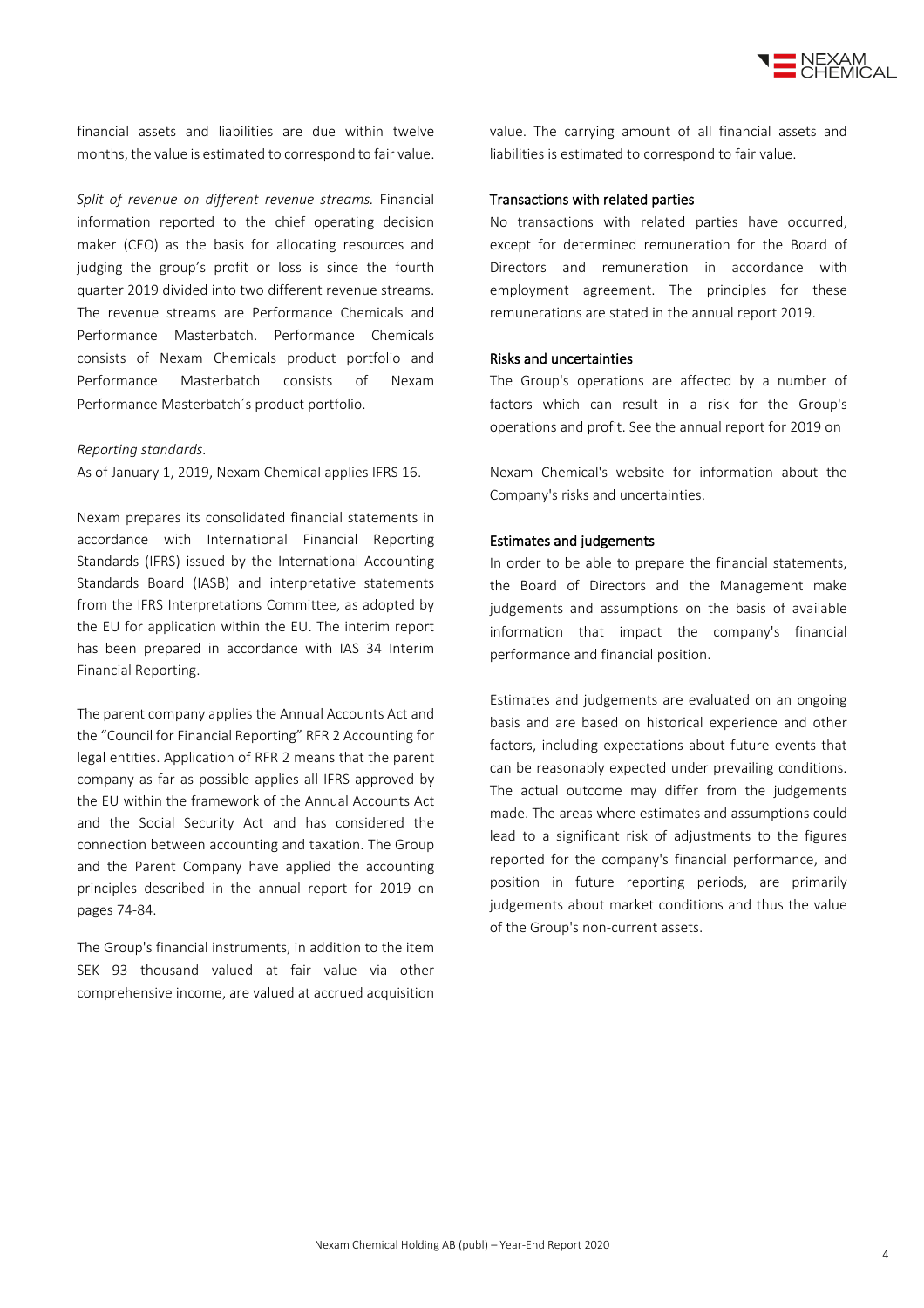

The Board of Directors and the Chief Executive Officer certify that the interim financial report provides a true and fair view of the parent company´s and the Group´s business, financial position and performance and describes material risks and uncertainties to which the parent company and the companies in the group are exposed.

\_\_\_\_\_\_\_\_\_\_\_\_\_\_\_\_\_\_\_\_\_\_\_\_\_\_\_\_\_\_\_\_\_\_\_\_\_\_\_\_\_\_\_\_\_\_\_\_\_\_\_\_\_\_\_\_\_\_\_\_\_\_\_\_\_\_\_\_\_\_\_\_\_\_\_\_\_\_\_\_\_\_\_

Lomma 28<sup>th</sup> of January 2021

Mats Persson Cecilia Jinert Johansson Jonna Opitz<br>
Chairman of the Board Member of the Board Member of the Board Chairman of the Board

Ronnie Törnqvist Johan Arvidsson Member of the Board CEO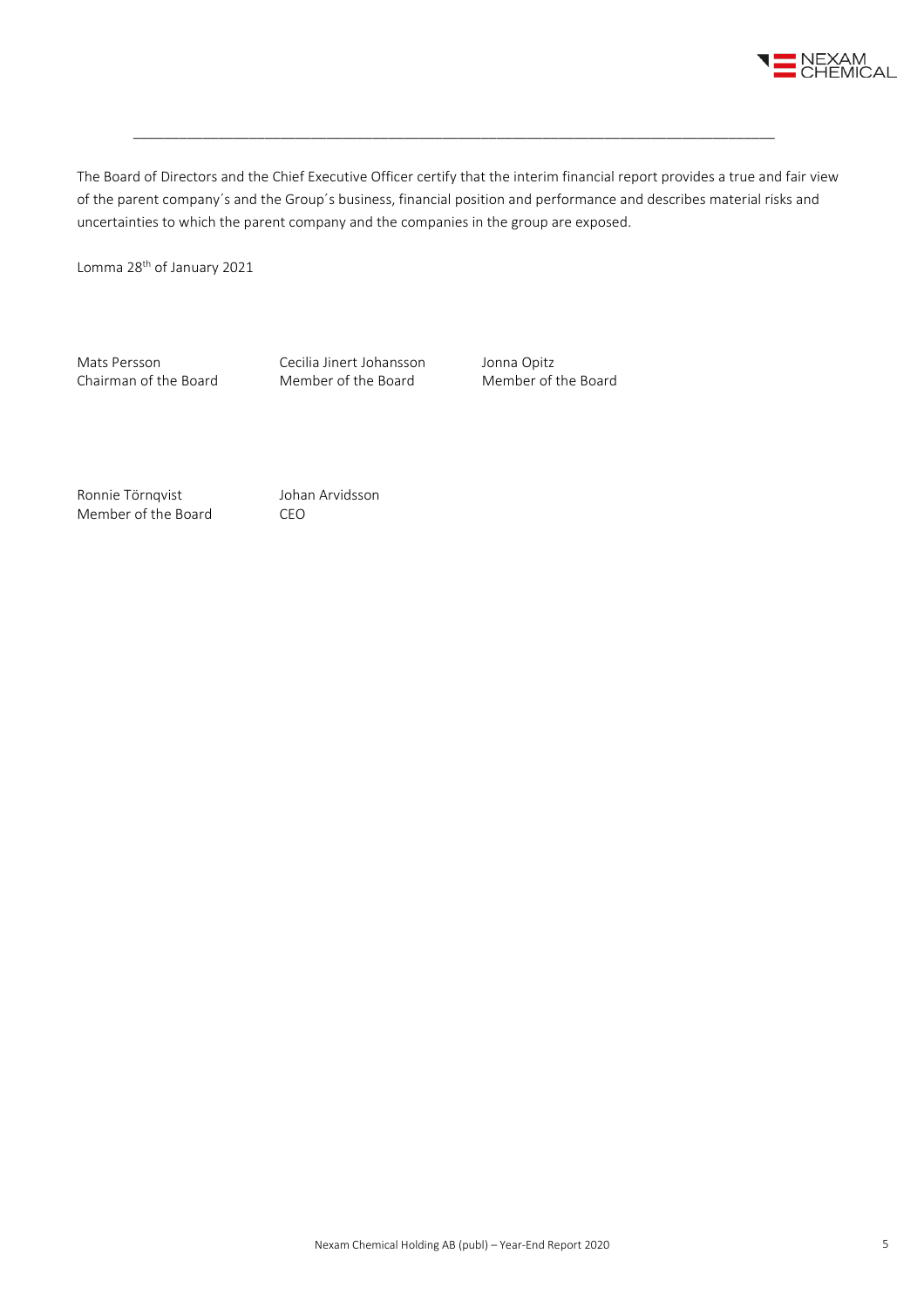# Financial Statements in summary

| Consolidated income statement in summary                           |            |            |                  |            |
|--------------------------------------------------------------------|------------|------------|------------------|------------|
|                                                                    | Oct-Dec    | Oct-Dec    | <b>Full year</b> | Full year  |
| (SEK '000)<br><b>Note</b>                                          | 2020       | 2019       | 2020             | 2019       |
|                                                                    |            |            |                  |            |
| Net sales<br>2,3                                                   | 46 693     | 32 0 24    | 165 830          | 130 057    |
| Other operating income                                             |            | $-278$     |                  | 2053       |
|                                                                    | 46 693     | 31746      | 165 830          | 132 110    |
|                                                                    |            |            |                  |            |
| <b>Operating expenses</b>                                          |            |            |                  |            |
| Raw materials and consumables                                      | $-26790$   | $-18030$   | $-95109$         | $-78377$   |
| Operating expenses                                                 | $-10286$   | $-9360$    | $-34158$         | $-28750$   |
| Personnel cost                                                     | $-8205$    | $-7164$    | $-30361$         | $-30552$   |
| Depreciation and write-down of tangible and intangible             |            |            |                  |            |
| assets                                                             | $-2649$    | $-2173$    | $-10193$         | $-9836$    |
| Other operating expenses                                           | $-734$     | $-7$       | $-1293$          | -7         |
| Operating profit/loss                                              | $-1972$    | -4 988     | $-5285$          | $-15412$   |
|                                                                    |            |            |                  |            |
| <b>Financial items</b>                                             |            |            |                  |            |
| Financial income                                                   | $-3$       | $-35$      | 166              | 24         |
| Financial costs                                                    | $-666$     | $-569$     | $-2477$          | $-1632$    |
| Profit/loss before tax                                             | $-2641$    | $-5591$    | $-7597$          | $-17020$   |
|                                                                    |            |            |                  |            |
| Income tax                                                         | $-229$     | $-43$      | $-496$           | $-54$      |
| Profit/loss for the period                                         | $-2870$    | $-5635$    | $-8093$          | $-17074$   |
|                                                                    |            |            |                  |            |
| Other comprehensive income                                         |            |            |                  |            |
| Items that may be reclassified to profit or loss                   |            |            |                  |            |
| Translation differences on foreign subsidiaries                    | $-993$     | -454       | $-2397$          | -68        |
| Sum of other comprehensive income, net after tax                   | $-993$     | $-454$     | $-2397$          | -68        |
| Comprehensive result for the period                                | $-3864$    | -6 089     | -10 491          | $-17142$   |
|                                                                    |            |            |                  |            |
| The profit for the year as well as comprehensive income are wholly |            |            |                  |            |
| attributable to the parent company's shareholders.                 |            |            |                  |            |
|                                                                    |            |            |                  |            |
| Earnings per share (SEK)                                           |            |            |                  |            |
| Basic earnings per share (SEK)                                     | $-0,05$    | $-0,09$    | $-0,14$          | $-0,25$    |
| Diluted earnings per share (SEK)                                   | $-0,05$    | $-0,09$    | $-0,14$          | $-0,25$    |
| Average number of basic shares                                     | 75 803 367 | 67 519 019 | 75 803 367       | 67 519 019 |
| Average number of diluted shares                                   | 75 803 367 | 67 519 019 | 75 803 367       | 67 519 019 |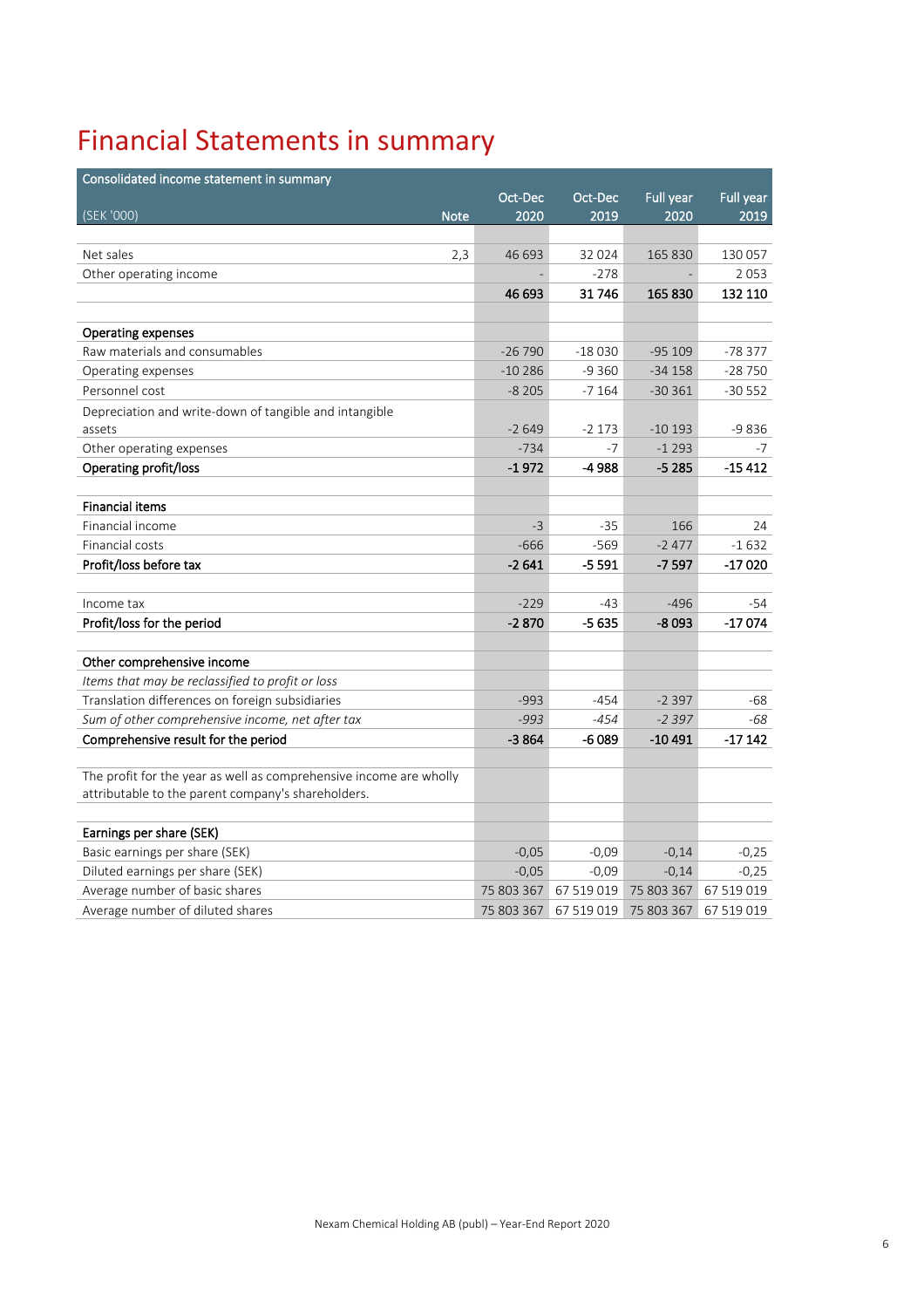

| Consolidated balance sheet in summary |                         |          |
|---------------------------------------|-------------------------|----------|
|                                       | 31 Dec                  | 31 Dec   |
| (SEK '000)<br><b>Note</b>             | 2020                    | 2019     |
| <b>ASSETS</b>                         |                         |          |
| Intangible assets                     | 104 912<br>$\mathbf{1}$ | 106 223  |
| Tangible assets                       | 44 8 98                 | 49 201   |
| Financial assets                      | 98                      | 98       |
| Inventory                             | 32 442                  | 24 8 84  |
| Trade receivables                     | 31735                   | 19 1 26  |
| Other receivables                     | 6 4 0 0                 | 5 1 6 6  |
| Cash and bank                         | 29 7 9 1                | 23 101   |
| <b>TOTAL ASSETS</b>                   | 250 276                 | 227 798  |
|                                       |                         |          |
| <b>EQUITY AND LIABILITIES</b>         |                         |          |
| Equity                                | 187 183                 | 154 702  |
| Long-term debt with interest          | 23749                   | 35 797   |
| Other long-term debt                  | 3 3 7 7                 | 3 6 0 3  |
| Provisions for pension                | 302                     | 230      |
| Short term debt with interest         | 13 3 19                 | 14 040   |
| Trade payables                        | 14 160                  | 12 0 9 0 |
| Other liabilities                     | 8 1 8 5                 | 7337     |
| TOTAL EQUITY AND LIABILITIES          | 250 276                 | 227 798  |

| Consolidated changes in equity in summary |         |         |           |           |
|-------------------------------------------|---------|---------|-----------|-----------|
|                                           | Oct-Dec | Oct-Dec | Full year | Full year |
| (SEK '000)                                | 2020    | 2019    | 2020      | 2019      |
| Balance at the beginning of the period    | 191 124 | 160 298 | 154 702   | 170 551   |
| Profit/loss for the period                | $-2870$ | $-5634$ | $-8093$   | $-17074$  |
| Other comprehensive income                | $-1070$ | 38      | $-2474$   | 809       |
| Transactions with shareholders            |         |         | 43 049    | 416       |
| Balance at the end of the period          | 187 183 | 154 702 | 187 183   | 154 702   |

| Consolidated cash flow in summary                           |          |          |           |           |
|-------------------------------------------------------------|----------|----------|-----------|-----------|
|                                                             | Oct-Dec  | Oct-Dec  | Full year | Full year |
| (SEK '000)                                                  | 2020     | 2019     | 2020      | 2019      |
| Cash flow from operating activities                         |          |          |           |           |
| Operating income                                            | $-1973$  | -4 987   | $-5286$   | -15 412   |
| Adjustment from non-cash items                              | 1526     | 1781     | 6683      | 8 3 2 1   |
| Cash flow from operations before changes in working capital | -447     | $-3206$  | 1397      | $-7091$   |
| Changes in working capital                                  | $-6840$  | $-5425$  | $-18481$  | $-14186$  |
| Cash flow from operations                                   | $-7287$  | $-8631$  | $-17084$  | $-21277$  |
| Cash flow from investment activities                        | $-2124$  | $-1721$  | $-6307$   | $-10,506$ |
| Cash flow from financing activities                         | $-3386$  | $-5372$  | 29 995    | 798       |
| Cash flow for the period                                    | $-12797$ | $-15724$ | 6 6 0 4   | $-30985$  |
| Cash and cash equivalents at the beginning of the period    | 42 499   | 38719    | 23 101    | 53 705    |
| Effect of exchange rate changes on cash                     | 107      | 86       | 381       | 381       |
| Cash and cash equivalents at end of period                  | 29 791   | 23 101   | 29 791    | 23 101    |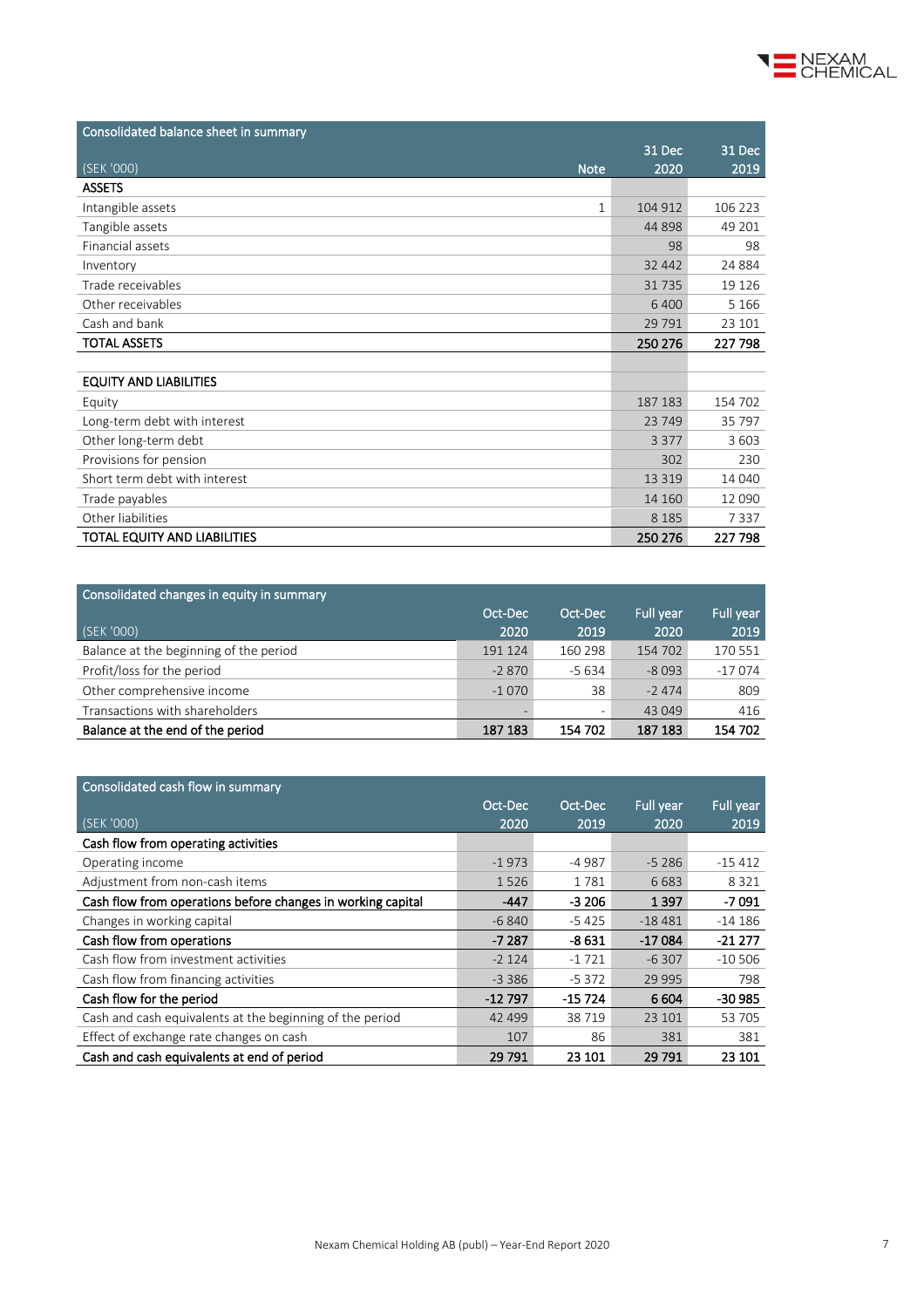

| Parent company - Income statement in summary   |         |                          |           |           |
|------------------------------------------------|---------|--------------------------|-----------|-----------|
|                                                | Oct-Dec | Oct-Dec                  | Full year | Full year |
| (SEK '000)                                     | 2020    | 2019                     | 2020      | 2019      |
|                                                |         |                          |           |           |
| Net sales                                      | 1 3 9 8 | 1 3 3 3                  | 5 5 3 5   | 8 2 4 6   |
|                                                | 1 3 9 8 | 1 3 3 3                  | 5535      | 8 2 4 6   |
|                                                |         |                          |           |           |
| Operating expenses                             |         |                          |           |           |
| Operating expenses                             | $-1563$ | $-895$                   | $-4642$   | $-4360$   |
| Personnel cost                                 | $-1272$ | $-916$                   | $-5374$   | $-7658$   |
| Operating profit/loss                          | $-1437$ | $-478$                   | $-4481$   | $-3772$   |
|                                                |         |                          |           |           |
|                                                |         |                          |           |           |
| <b>Financial items</b>                         |         |                          |           |           |
| Write down financial assets                    |         | $\overline{\phantom{a}}$ |           | $-5000$   |
| Interest expenses and other similar loss items | $-172$  | $-272$                   | $-841$    | $-939$    |
| Profit/loss before tax                         | $-1609$ | $-750$                   | $-5322$   | $-9711$   |
|                                                |         |                          |           |           |
| Appropriations                                 | 500     | 600                      | 500       | 600       |
| Profit/loss for the period                     | $-1109$ | $-150$                   | $-4822$   | $-9111$   |

| Parent company - Balance sheet in summary |         |         |
|-------------------------------------------|---------|---------|
|                                           | 31 Dec  | 31 Dec  |
| (SEK'000)                                 | 2020    | 2019    |
| <b>ASSETS</b>                             |         |         |
| Financial assets                          | 409 596 | 409 303 |
| Receivables from group companies          | 47 382  | 44 669  |
| Other receivables                         | 970     | 272     |
| Cash and bank                             | 22 679  | $-413$  |
| <b>TOTAL ASSETS</b>                       | 480 626 | 453831  |
|                                           |         |         |
| <b>EQUITY AND LIABILITIES</b>             |         |         |
| Equity                                    | 452 000 | 413 773 |
| Provisions for pension                    | 1545    | 1 1 8 0 |
| Long-term debt with interest              | 12 000  | 24 000  |
| Short term debt with interest             | 12 000  | 12 000  |
| Trade payables                            | 609     | 510     |
| Other liabilities                         | 2 4 7 2 | 2 3 6 8 |
| TOTAL EQUITY AND LIABILITIES              | 480 626 | 453831  |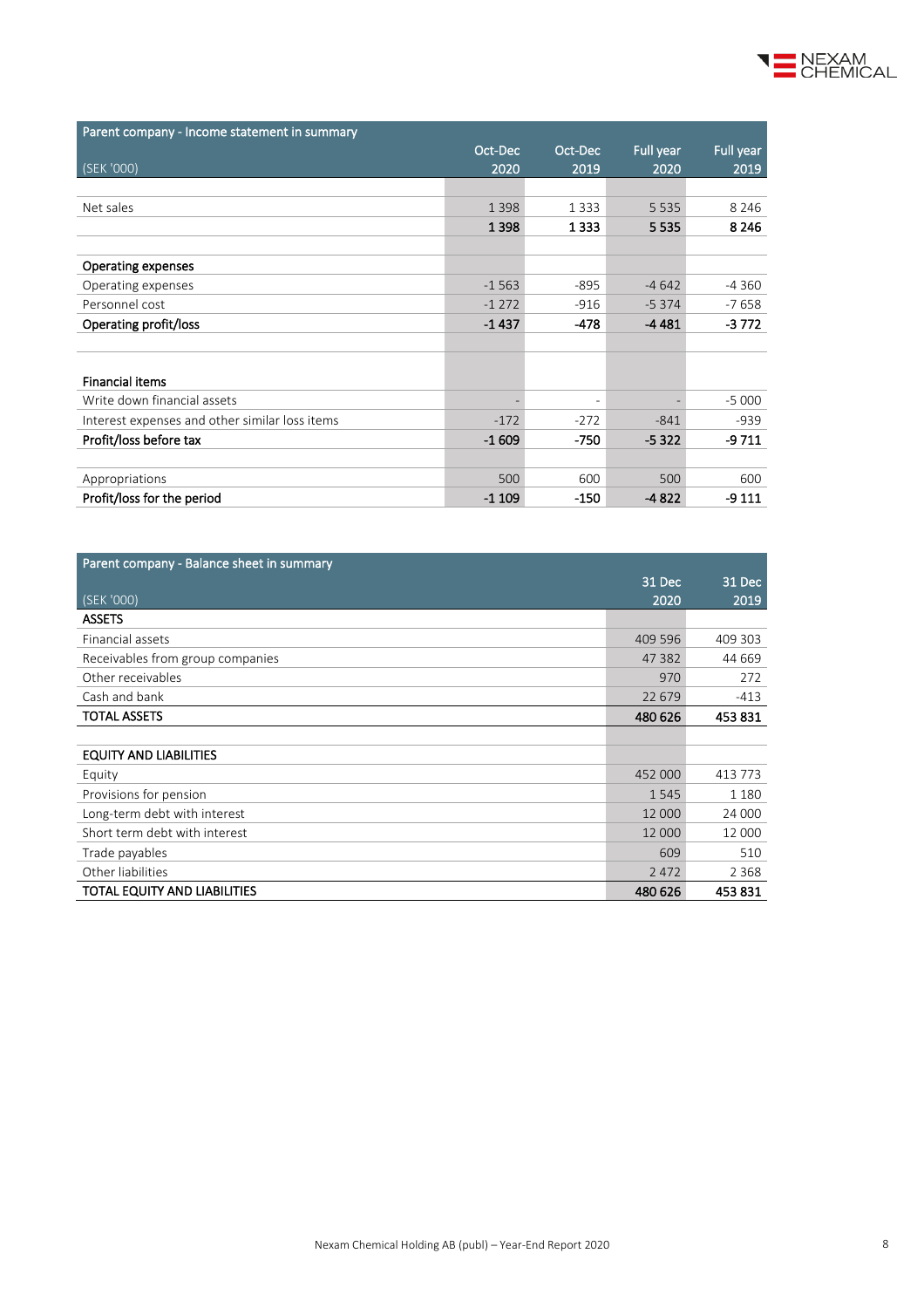

| Note 1 - Intangible assets              |                          |                          |             |         |
|-----------------------------------------|--------------------------|--------------------------|-------------|---------|
|                                         |                          | <b>Market</b>            | Development |         |
| (SEK '000)                              | Goodwill                 | positions                | costs       | Patents |
| Accumulated cost                        |                          |                          |             |         |
| Opening balance 1 January 2020          | 45 943                   | 44 000                   | 24 660      | 5934    |
| Additions                               |                          | $\overline{\phantom{a}}$ | 3573        |         |
| Re-classifcation                        |                          |                          | $-460$      | 460     |
| Closing balance 31 December 2020        | 45 943                   | 44 000                   | 27773       | 6 3 9 4 |
|                                         |                          |                          |             |         |
| Accumulated depreciation                |                          |                          |             |         |
| Opening balance 1 January 2020          | $\overline{\phantom{0}}$ | $-9167$                  | $-3310$     | $-1837$ |
| Expensed depreciation for the period    |                          | $-4400$                  | $-258$      | $-225$  |
| Closing balance 31 December 2020        |                          | $-13567$                 | $-3568$     | $-2062$ |
|                                         |                          |                          |             |         |
| Residual value 31 December 2020         | 45 943                   | 30 4 33                  | 24 205      | 4 3 3 2 |
|                                         |                          |                          |             |         |
| <b>Accumulated cost</b>                 |                          |                          |             |         |
| Opening balance 1 January 2019          | 45 943                   | 44 000                   | 21 3 8 9    | 5934    |
| Additions                               |                          |                          | 3 2 7 1     |         |
| Closing balance 31 December 2019        | 45 943                   | 44 000                   | 24 660      | 5934    |
|                                         |                          |                          |             |         |
| Accumulated depreciation                |                          |                          |             |         |
| Opening balance 1 January 2019          | ٠                        | $-4767$                  | $-2817$     | $-1787$ |
| Expensed depreciation for the period    |                          | $-4400$                  | $-493$      | $-141$  |
| Capitalized depreciation for the period |                          |                          |             | 91      |
| Closing balance 31 December 2019        |                          | $-9167$                  | $-3310$     | $-1837$ |
|                                         |                          |                          |             |         |
| Residual value 31 December 2019         | 45 943                   | 34 833                   | 21 3 50     | 4097    |

| Note 2 - Net sales divided in geographical markets |          |         |                  |           |
|----------------------------------------------------|----------|---------|------------------|-----------|
|                                                    | Oct-Dec  | Oct-Dec | <b>Full vear</b> | Full year |
| (SEK '000)                                         | 2020     | 2019    | 2020             | 2019      |
| Net sales Sweden                                   | 11 5 6 4 | 5825    | 38 045           | 36 320    |
| Net sales Europe                                   | 24 645   | 21441   | 89 903           | 75 586    |
| Net sales rest of the world                        | 10 4 8 4 | 4 7 5 8 | 37882            | 18 15 1   |
| Total                                              | 46 693   | 32 0 24 | 165 830          | 130 057   |

| Note 3 - Net sales divided in revenue streams, |          |         |                  |           |
|------------------------------------------------|----------|---------|------------------|-----------|
|                                                | Oct-Dec  | Oct-Dec | <b>Full vear</b> | Full year |
| (SEK '000)                                     | 2020     | 2019    | 2020             | 2019      |
| Performance Masterbatch                        | 22 3 8 0 | 17723   | 86 599           | 85 483    |
| Performance Chemicals                          | 24 3 13  | 14 301  | 79 2 31          | 44 574    |
| Total                                          | 46 693   | 32 0 24 | 165 830          | 130057    |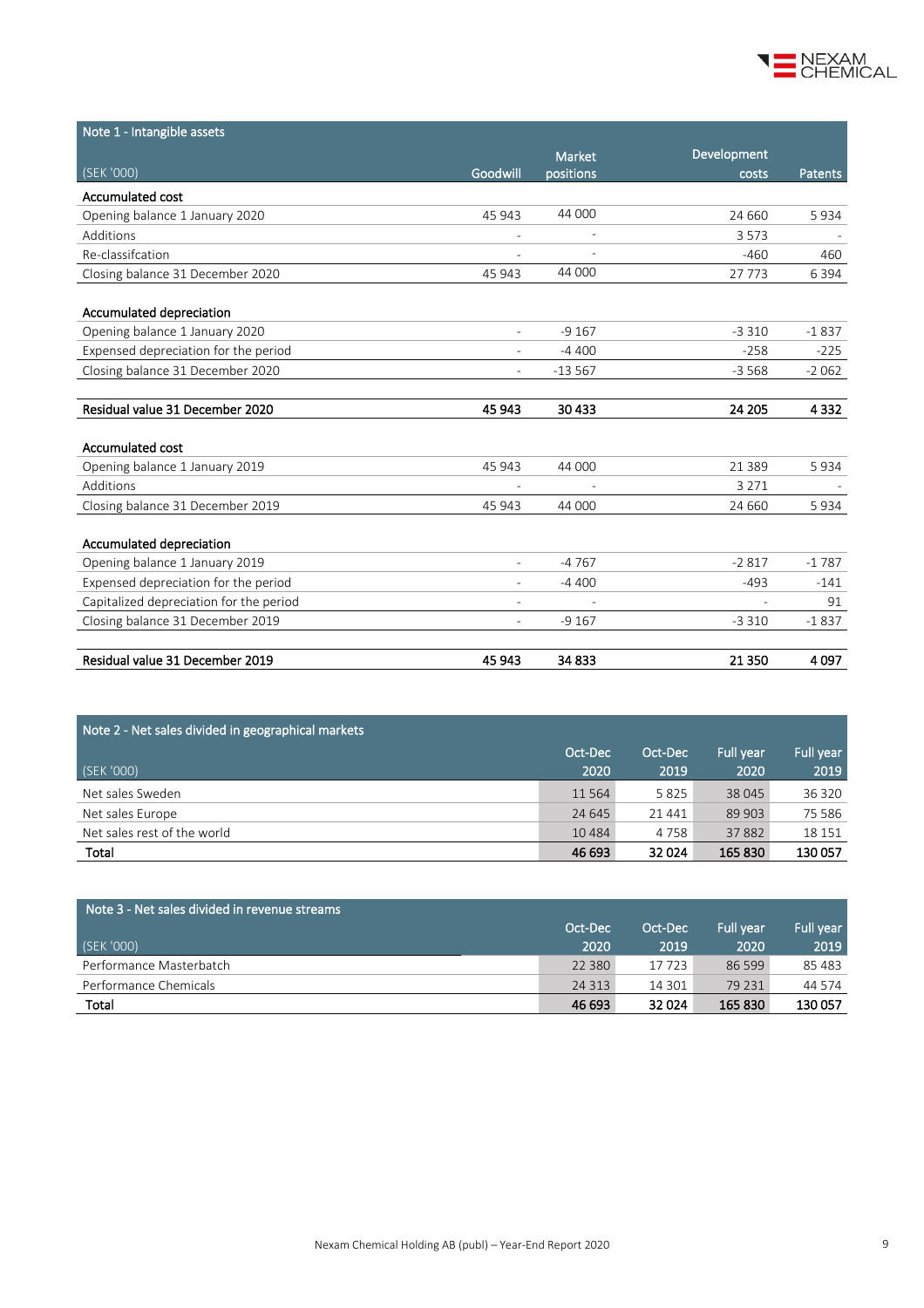

## Share capital, shares and ownership

The Company's share capital totals SEK 1,457,757.06 divided into 75,803,367 outstanding shares. The Company only has one class of shares and all shares have equal rights to dividends. The shares of Nexam Chemical Holding AB were listed on NASDAQ Stockholm First North Growth Market under the ticket NEXAM. Approximately 4.6 million shares have been turned during the quarter 2020 and the average price during the period was SEK 8.47 per share.

### Incentive programs

The company has one ongoing incentive programs with a total of 1,038,500 outstanding warrants, which all entitles the holders to subscribe for one new share. All warrants have been issued at market value, calculated according to the "Black Scholes" formula. If all currently outstanding warrants are exercised, the total dilution will be approximately 1.4 %.

For more information and the full terms and conditions of incentive program 2019/2022, please see the resolutions from the Annual General Meetings i[n 2019.](http://www.nexamchemical.com/secure/CMS/?language=en#context=epi.cms.contentdata:///245&viewsetting=active:///true)

| Allotment<br>date | Price per<br>warrant (SEK) | 'Earliest.<br>redemption date \ | Final due<br>date | Redemption<br>price (SEK) | <b>Outstanding warrants</b><br>31 <sup>st</sup> of Dec 2020 | Dilution if<br>fully exercised |
|-------------------|----------------------------|---------------------------------|-------------------|---------------------------|-------------------------------------------------------------|--------------------------------|
| 2019-06-30        | 0.40                       | 2022-08-26                      | 2022-09-09        | 11.51                     | 808.500                                                     | $1.1\%$                        |
| 2020-05-12        | 0.26                       | 2022-08-26                      | 2022-09-09        | 11.51                     | 230,000                                                     | $0.3\%$                        |

### Shareholders

The number of shareholders as of  $31<sup>st</sup>$  of December 2020 was 5,876.

| Shareholders                                      | <b>Shares</b> | Percent |
|---------------------------------------------------|---------------|---------|
| SIX SIS AG                                        | 11 533 827    | 15,2%   |
| Försäkringsbolaget, Avanza Pension                | 8 244 083     | 10,9%   |
| Veronica Wallman, privately and via company       | 4 045 800     | 5,3%    |
| Länsförsäkringar Småbolag Sverige                 | 2864692       | 3,8%    |
| Nordnet Pensionsförsäkring AB                     | 2 3 3 9 9 5 1 | 3,1%    |
| Lennart Holm, privately and via company           | 2 047 573     | 2,7%    |
| Goldman Sachs International Ltd                   | 2 0 2 5 2 9 6 | 2,7%    |
| UBS Switzerland AG                                | 1 500 888     | 2,0%    |
| Michael Wandy Karlsson, privately and via company | 1 377 342     | 1,8%    |
| IBKR FINANCIAL SERVICES AG, W8IMY                 | 1 2 6 5 1 9 4 | 1,7%    |
| Other shareholders (approx. 6,000)                | 38 558 721    | 50,9%   |
| Total                                             | 75 803 367    | 100,0%  |